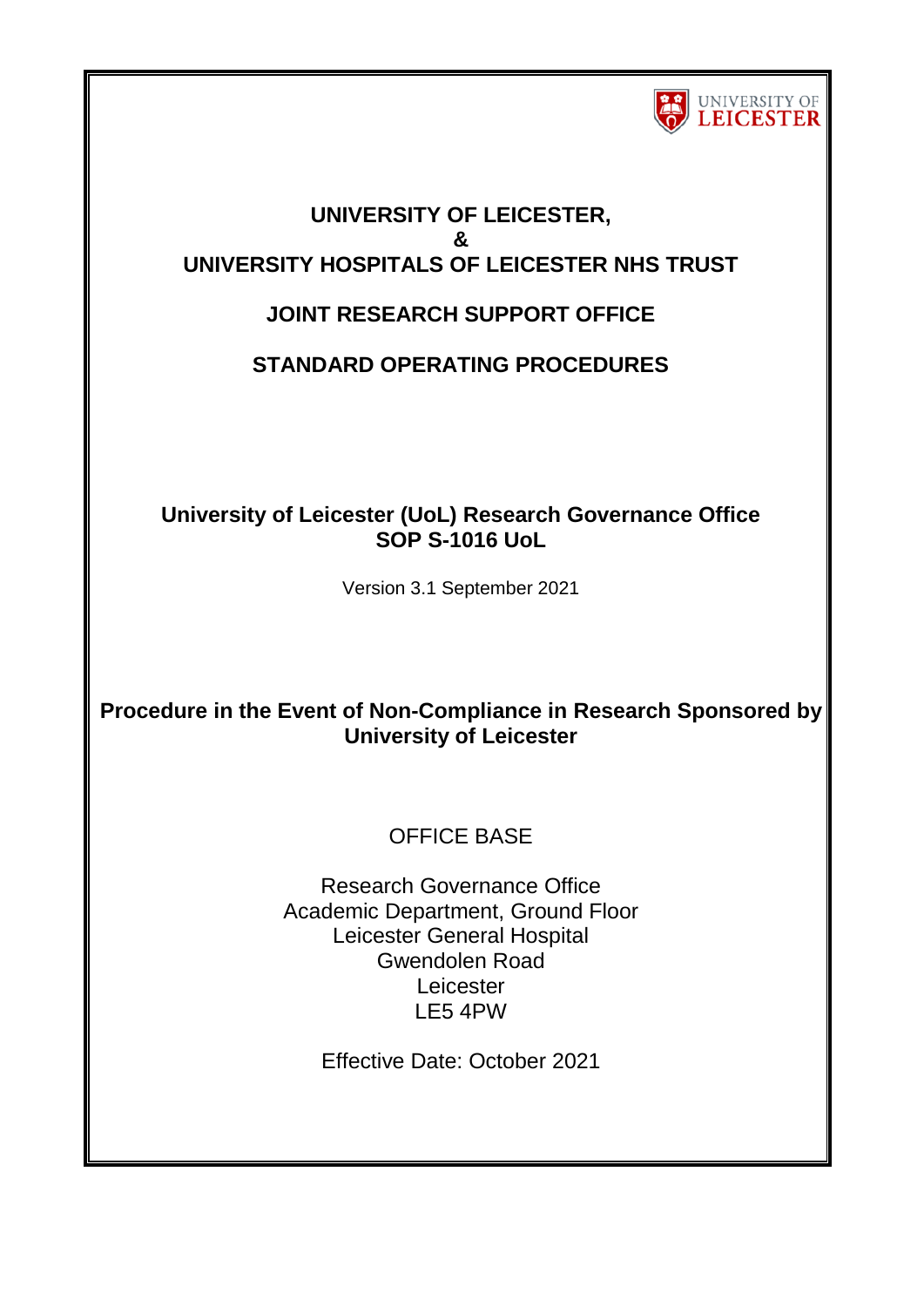**Standard Operating Procedure: S-1016 UoL Procedure in the Event of Non-Compliance in Research Sponsored by University of Leicester <b>Research Governance Office** 



#### **1. INTRODUCTION**

This Standard Operating Procedure (SOP) describes the process for responding to any form of non-compliance identified in research sponsored by University of Leicester (UoL), including audit findings, protocol and / or regulatory violations, contractual issues, and whistleblowing. This SOP will be referenced and implemented in line with the UoL Research Code of Conduct.

#### **2. SCOPE**

This SOP applies to all individuals conducting research sponsored by the UoL.

#### **3. DEFINITIONS**

Forms of non-compliance are described as c*ritical, major or other* in line with audit and inspection processes of regulatory authorities.

- A critical non-compliance can include instances where:
	- $\circ$  The safety, well-being or confidentiality of participants has been jeopardised or has the potential to be jeopardised.
	- o Reported data are unreliable or absent.
	- o Inappropriate, insufficient or untimely corrective action has taken place regarding a major non-compliance.
	- o Where there are a number of major non-compliances
	- $\circ$  Lack of adequate documentation available to reconstruct the study or failure to maintain an appropriate Trial Master File (TMF).
- A major non-compliance can include instances of :
	- o Significant and unjustified non-compliance with relevant legislation or Good Clinical Practice (ICH GCP).
	- $\circ$  A number of breaches of legislation or GCP within one area, indicating systematic quality assurance failure.
	- o A failure to comply with legislative requirements including annual reporting requirements.
- An other finding can be identified as :
	- o Any other finding that is neither critical nor major.

#### **4. PROCEDURE**

Non-compliance identified by whatever means, will be investigated using appropriate monitoring and audit processes by the Research Governance Office. The procedures described below are general, and each instance of non-compliance will be assessed and responded to on a case by case basis. Failure to respond to reported non-compliance will result in escalation from other to major to critical. In this instance the issue will be escalated to the UoL Research Sponsorship Committee who will decide an appropriate course of action referencing the UoL Research Code of Conduct.

#### **4.1 Critical Non-Compliance**

Next Review: Sept 2023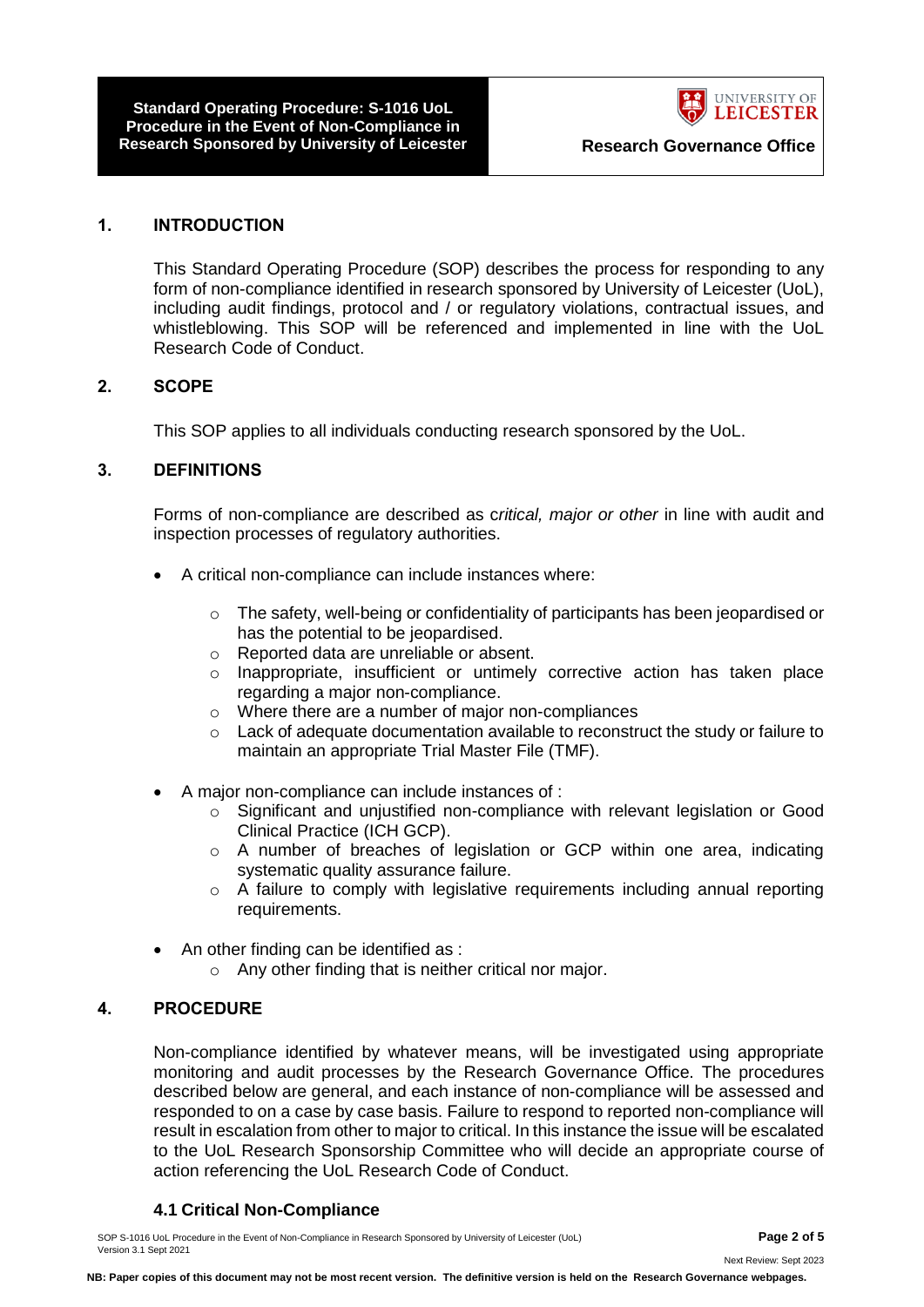On identification of a critical non-compliance as defined in section 3 the Chief Investigator/Principal Investigator (CI/PI) will be alerted by the Research Governance Office. Depending on the nature of the critical non-compliance, it may be necessary to give a notification by email with an outline of immediate action required. The initial notification will be followed up within 7 calendar days with a detailed report.

Dependent on the nature of the non-compliance the trial may be suspended with immediate effect.

The Research Governance Office may suspend all trials associated with the CI/PI at their discretion in consultation with the Director of Research and Innovation. Identification of a critical non-compliance may prompt audit and close monitoring of associated trials.

Suspension of the trial will be notified by the Sponsor to the Main Research Ethics Committee (REC) via the Health Research Authority (HRA) and the MHRA as appropriate.

The CI must respond within 30 calendar days from the date of receipt of a detailed notification. It is expected that the Corrective Action Preventative Action (CAPA) template as detailed in SOP S-1012 UoL will be used in all cases. This will ensure that the CI explains clearly what action they will take. It is not necessary that all the action will have been taken within the 30 days but it is expected that a plan of completion is outlined. Nonresponse within this timeframe will lead to suspension of the trial in all cases, and possible suspension of associated trials.

If deemed appropriate, submission of a substantial amendment to restart the trial will be permitted by the Sponsor once the non-compliance is resolved or adequate plans are in place to prevent repeat incidents.

Trials sponsored by UoL that have been suspended will be closely monitored, prior to restarting, after the first new participant is entered and regularly thereafter until the Research Governance Office is satisfied the trial is fully compliant.

On identification of a critical non-compliance all research staff will be required to retrain in Good Clinical Practice and to be assessed / reassessed in taking consent.

#### **4.2 Major Non-Compliance**

On identification of major non-compliance as defined in section 2 the CI/PI will be alerted by the Research Governance Office.

It should be noted that evidence of several major non compliances has the potential to escalate findings to the level of critical non-compliance.

On identification of a major non-compliance the CI/PI will have 30 calendar days in which to respond and complete the CAPA plan. This requires the CI/PI to explain what action they will take, not necessarily take the action at this point.

Failure to respond to notification of major non-compliance within 30 calendar days will constitute a critical non-compliance as per section 3 and may result in suspension of the trial.

#### **4.3 Other Non-Compliance**

On identification of other non-compliance, that is neither major nor critical as defined in section 3 the CI / PI will be alerted by Research Governance Office.

Next Review: Sept 2023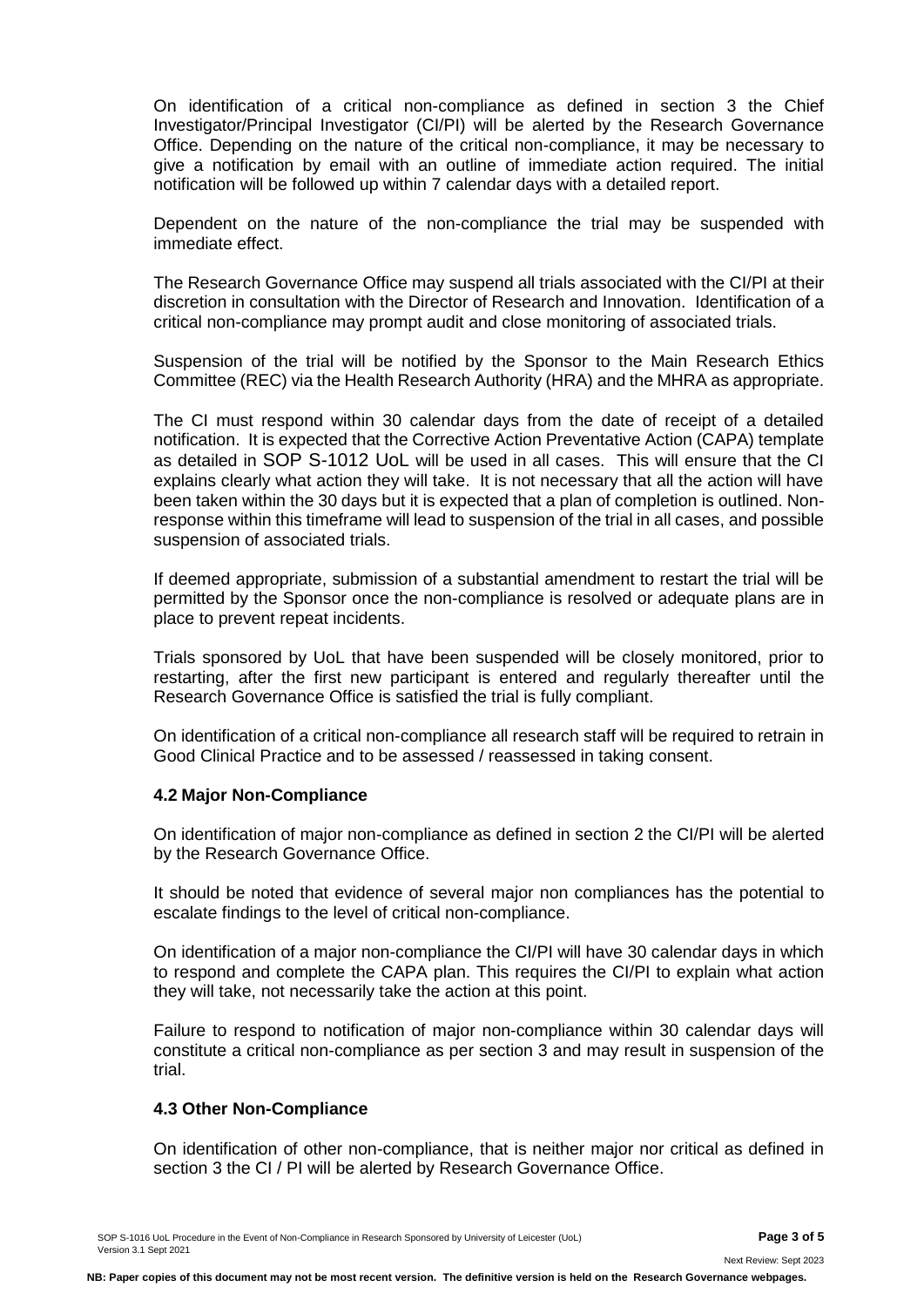From the date of notification to the CI/PI there will be 30 calendar days in which to formulate an action plan in response to the non-compliance. This requires the CI/PI to explain what action they will take, not necessarily take the action. A CAPA plan must be completed as for 4.1 and 4.2.

Failure to respond to notification of non-compliance will constitute a major non-compliance as per section 3.

#### **5. MULTI-CENTRE STUDIES**

Where non-compliance is identified at any site, the Sponsor, in collaboration with the Chief Investigator and the Research & Development / Innovation (R&D/I) Manager at the site, will manage instances in line with local standard operating procedures. Where specific issues of non-compliance fall outside of local standard operating procedures, the Sponsor standard operating procedures will be used as referenced and may result in the site Sponsor permission being withdrawn.

In cases where the Sponsor SOP is used, the process will be the same as detailed in Section 4, but it is expected that the response be communicated back to the Research Governance Office through the CI.

#### **6. RESPONSIBILITIES**

|                 | Responsibility Undertaken                                           |                                                                     | Activity                                                                                                                                                                                                                                                                                                                                                                             |
|-----------------|---------------------------------------------------------------------|---------------------------------------------------------------------|--------------------------------------------------------------------------------------------------------------------------------------------------------------------------------------------------------------------------------------------------------------------------------------------------------------------------------------------------------------------------------------|
| $\mathbf{1}$    | Chief<br>Investigator/<br>Principal                                 | by<br>Chief<br>Investigator/<br>Principal                           | The Chief Investigator / Principal Investigator is<br>responsible for ensuring that the trial complies with<br>legislation, Good Clinical Practice and the protocol for the                                                                                                                                                                                                          |
| 2               | Investigator<br>Chief<br>Investigator/<br>Principal<br>Investigator | Investigator<br>Chief<br>Investigator/<br>Principal<br>Investigator | trial.<br>The Chief Investigator / Principal Investigator is<br>responsible for responding to notifications of non-<br>compliance in line with this SOP.                                                                                                                                                                                                                             |
| 3               | Chief<br>Investigator/<br>Principal<br>Investigator                 | Chief<br>Investigator/<br>Principal<br>Investigator                 | The Chief Investigator / Principal Investigator is<br>responsible for ensuring the research team are<br>appropriately trained, experienced and qualified to deliver<br>Good Clinical Practice, take informed participant consent<br>and deliver the protocol (see SOP S-1020 UoL Training in<br>Staff Engaged in Clinical Research and SOP S-1021<br>Informed Consent for Research). |
| $\overline{4}$  | Research<br>Governance<br>Office                                    | Research<br>Governance<br>Manager or<br>delegate                    | The Research Governance Office will undertake to<br>monitor and utilise quality assurance audit for trials,<br>according to risk assessment which will be influenced by<br>findings of non-compliance.                                                                                                                                                                               |
| 5               | Research<br>Governance<br>Office                                    | Research<br>Governance<br>Manager or<br>delegate                    | The Research Governance Office will report non-<br>compliance to the Chief Investigator / Principal<br>Investigator and request response from them.                                                                                                                                                                                                                                  |
| $6\phantom{1}6$ | Research<br>Governance<br>Office                                    | Research<br>Governance<br>Manager<br>and R&D / I<br><b>Director</b> | The Director of Research and Development / Innovation<br>will take the final decision whether to suspend a trial and<br>associated trials.                                                                                                                                                                                                                                           |
| $\overline{7}$  | Research<br>Governance<br>Manager                                   | Research<br>Governance<br>Manager<br>or delegate                    | The Research Governance Manager or delegate will<br>decide when action is sufficient to reinstate a trial or trials.                                                                                                                                                                                                                                                                 |

SOP S-1016 UoL Procedure in the Event of Non-Compliance in Research Sponsored by University of Leicester (UoL) **Page 4 of 5** Version 3.1 Sept 2021

Next Review: Sept 2023

**NB: Paper copies of this document may not be most recent version. The definitive version is held on the Research Governance webpages.**